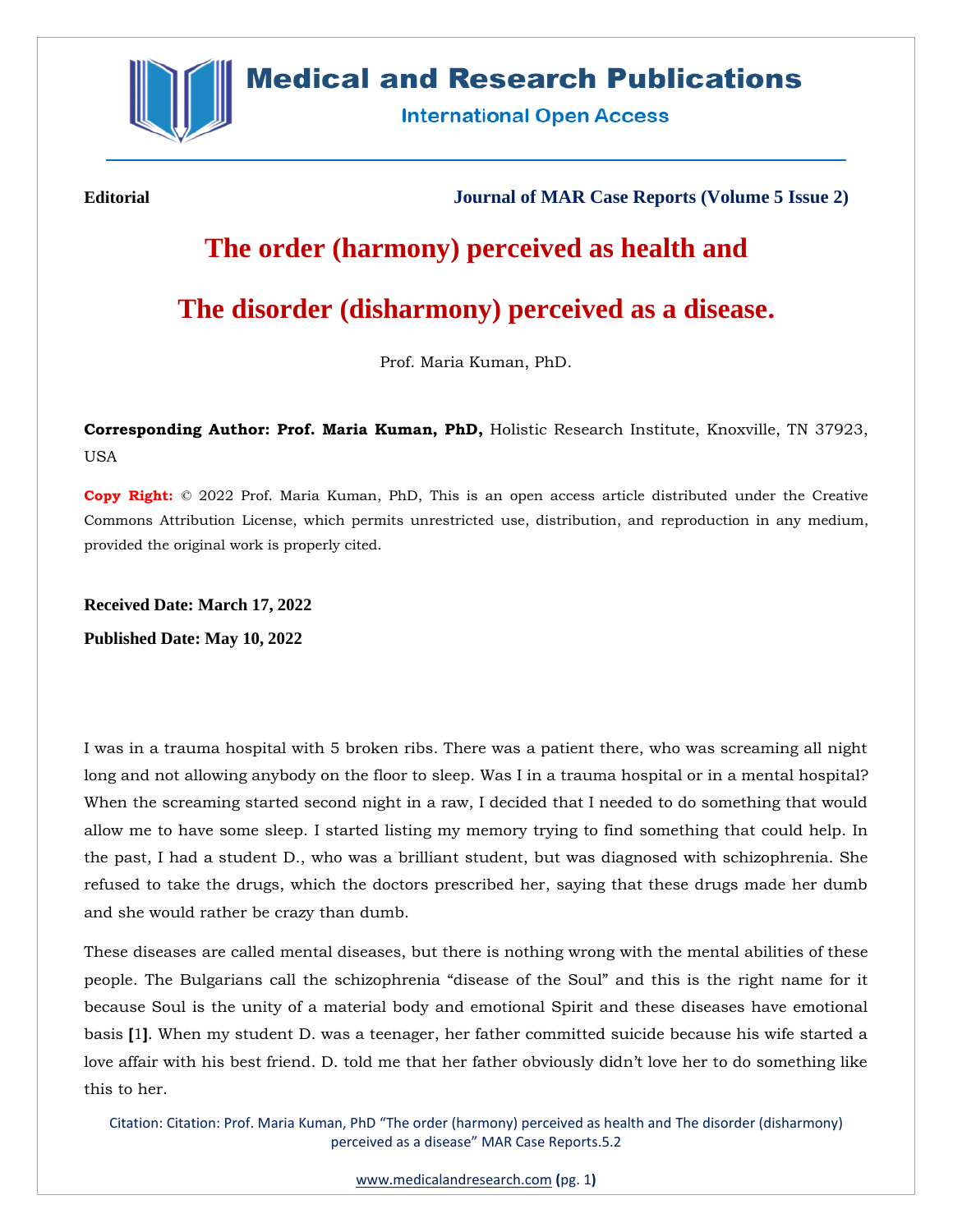#### **Journal of MAR Case Reports (Volume 5 Issue 2)**

D. had the intuitive feeling that I could help her and she was coming asking me for help. One day, she rang the doorbell. When I opened the door, gasping for air, as if she had been chased, she said: "Can I come inside, please, my Demons are chasing me trying to possess me?" I invited her in the house, asked her to lie on the sofa, and started measuring the points of her body called "chakras" with my patented supersensitive equipment. The chakras are a chain of alternating vortices spinning clockwise and antivortices spinning counterclockwise aligned long the backbone, and they are the vortices and antivortices of the nonlinear field of the aura.

Since the aura field is very weak, I had to develop and patent supersensitive equipment allowing me to measure the weak field of the aura. I found it to be nonlinear electromagnetic field (NEMF). My 40 years of measurements of this weak field revealed many specific characteristics of the aura's NEMF. This weak field, which is 1,000 times weaker than the field created by the biocurrents of the material body, rules and regulates everything in the body not with its strength, but with the information it carries. Thus, our aura is weak informational NEMF **[**2**]**.

Since I found that the aura is brighter at positive emotions when we feel in high Spirit and the aura is dimmer at negative emotions when we feel in low spirit, after many years of measurements I concluded that the aura must be our emotional Spirit. Then I found that the ancient Jewish Cabala was teaching to high priest that the aura is our Spirit **[**2**]**. Thus, we are a material body and emotional Spirit, which make us emotional and creative. Without the Spirit, we would be very primitive creatures.

For many years, I have measured the vortices and anti-vortices of the weak field of aura's (Spirit's) NEMF of healthy and sick people, called chakras **[**3**]**. Usually, the measured values of the chakras of these people were always the same. When I tried to measure the chakras of my schizophrenic student D., who was claiming "Demons are trying to possess me", I found "chaos" – the measured values of her chakras were changing every second. First, I measured the second chakra, when shifting to measure the third, I felt that the second chakra is not the same any more. I re-measured the second chakra and it had a different value. I continued to measure and re-measure - all her chakras had fast changing values.

The HeartMath Institute in California found that during meditation on Love the waves of the brain EEG and the heart ECG are more harmonic **[**4**]**, which means that Love brings harmony. Since harmony is the opposite of chaos, I decided to channel some Love (harmony) to my schizophrenic student D. I asked her to lay her head on my lap and holding both my hands next to each other at some distance from her head I started channeling love to her. After a while, her breathing became very quiet and regular and I asked her if she was sleeping. "No", she said. "I don't know what you are doing, but it feels so good". My answer was: "I am channeling to you God's Love and Harmony".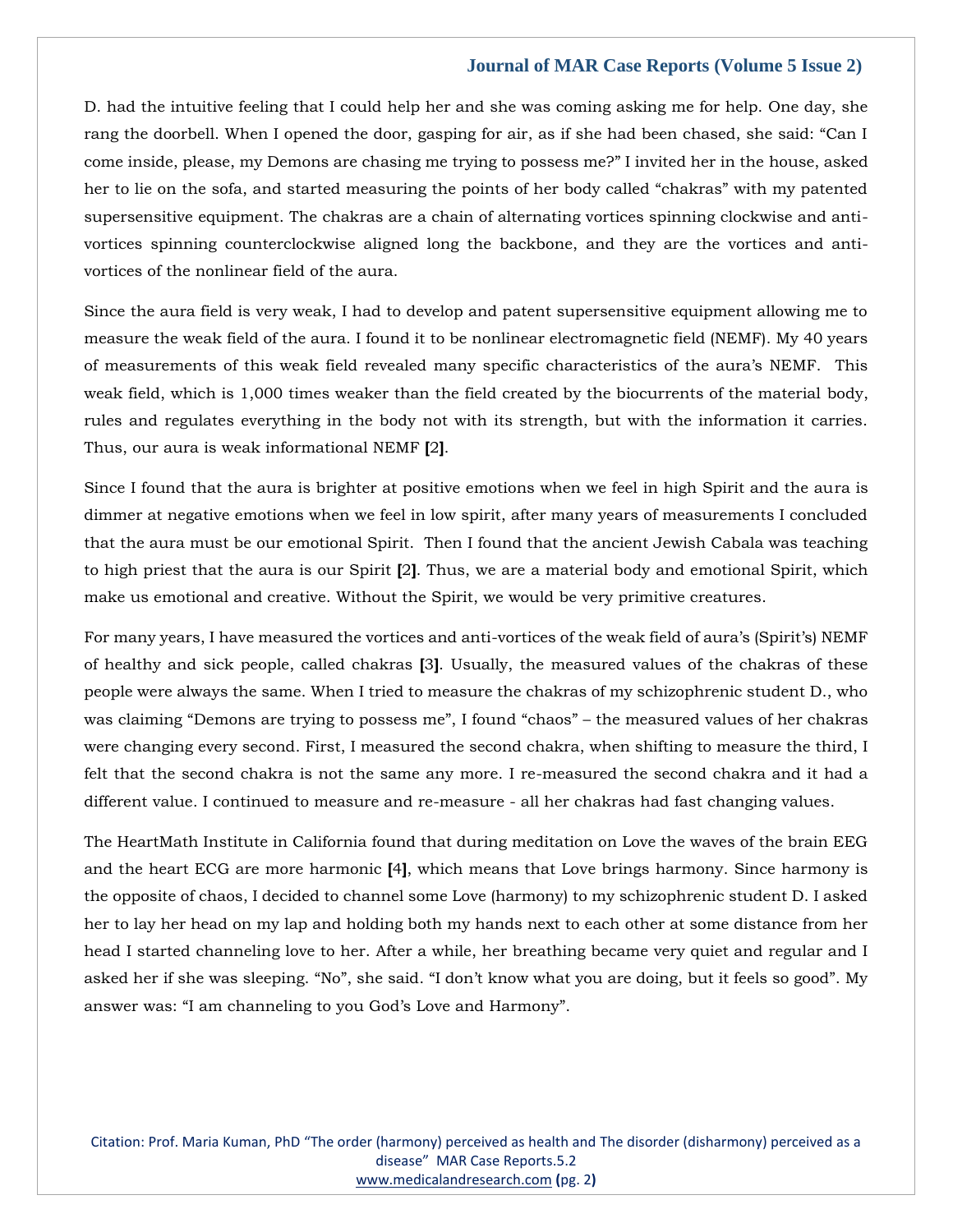#### **Journal of MAR Case Reports (Volume 5 Issue 2)**

So, in the trauma hospital when this patient was screaming second night in a raw, I recalled the experience with my schizophrenic student D. and decided to channel to the screaming patient Love and Harmony. After a few minutes, the screaming stopped. I had four hours of sleep and then the screaming started again. I did the same and after a few minutes the screaming stopped. I had four more hours of sleep and then the screaming started again. This is how I managed to stop the screaming and have some sleep during this second night with screaming.

Maybe you will ask how I did this from a distance, while laying in my bed. I did it with my Quantum Computer, about the existence of which we are not consciously aware because it is in the Subconscious. I have an article published **[**5**]**, which explains that while our conscious mind is our Digital Computer working on biochemical principle, in the Subconscious we have a powerful Quantum Computer, which operates with the waves of our Spirit (seen as aura). This Quantum Computer allows us to connect through it waves telepathically and connect other person from a distance. However, the access to the powerful Quantum Computer is limited – not everybody has access to it. Only people with high frequency of their aura NEMF 400 – 800 Hz can do it **[**6**]**.

In conclusion, I want to say that the so-called "mental diseases" are actually diseases of the Soul, which is the unity of our material body and our emotional Spirit. As such, these diseases have emotional basis. In the case of my schizophrenic student D., the death of her father was the emotional trauma that triggered her disease. The suicide of her father made her feel that "her father must have not loved her to do something like this to her". Also, crucial was the fact that the emotional trauma took place when she was a teenager – a time of hormonal rebalancing and emotional instability.

Since teen aging is a period of hormonal rebalancing and emotional instability, we need to be very careful with our rebelling teenagers, who want to be independent, but don't know how. During this period of rebellion, being hormonally and emotionally unstable, they need parents' Love most to feel stable. They need to feel loved because this Love gives them the harmony and stability they need in this time of hormonal and emotional instability. We need to make them feel loved regardless how difficult they are during this period of rebellion.

The screaming patient in the trauma hospital was probably knocked out of balance by emotional trauma or traumas. And please consider the fact that the teen aging is not the only period of hormonal rebalancing and emotional instability. Such hormonal re-balancing is done every 8 years in the male body - at age 8 (when the teeth are changed), at age 16 (puberty), at age 24 (when wisdom teeth appear), etc. **[**6**]** and every 7 years in the female body - at age 7 (when the teeth are changed), at age 14 (puberty), at age 21 (when wisdom teeth appear), etc. **[**6**]**.